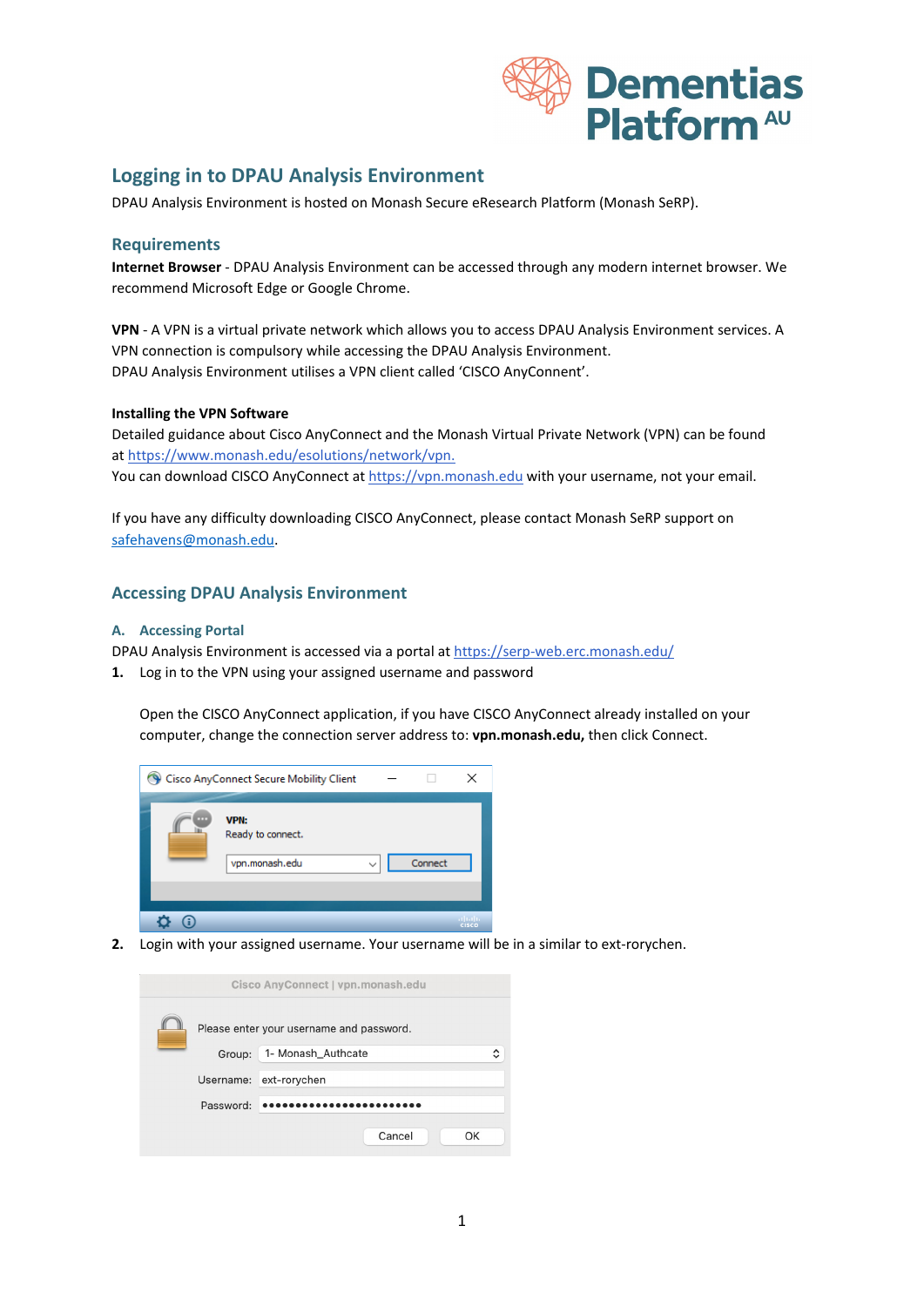

**3.** You'll be prompted to authenticate using Multi-Factor Authentication (MFA). Select either Option 1 or Option 2.

Option 1: Enter verification code from your Okta App, then click OK. Option 2: Approve push notification on your Okta App.

| Cisco AnyConnect   vpn.monash.edu                                                                                                        |  |
|------------------------------------------------------------------------------------------------------------------------------------------|--|
| Answer:<br>Please select your second authentication<br>method [num]:<br>1 - Okta Verify.<br>2 - Okta Verify Push.<br>Enter '0' to abort. |  |
| Cancel<br>Continue                                                                                                                       |  |

**4.** Click Accept to complete your login to the VPN

| <b>Cisco AnyConnect</b>                                                                                                                                                                                                                  |   |  |  |
|------------------------------------------------------------------------------------------------------------------------------------------------------------------------------------------------------------------------------------------|---|--|--|
| You are connecting to the Monash University VPN. Use of Monash<br>University's IT facilities is governed by the Information Technology<br>Acceptable Use Policy detailed at:<br>http://www.policy.monash.edu/policy-bank/management/its/ |   |  |  |
| Disconnect<br>Accept                                                                                                                                                                                                                     |   |  |  |
| Cisco AnyConnect Secure Mobility Client                                                                                                                                                                                                  | × |  |  |
| <b>VPN:</b><br>Connected to vpn.monash.edu.<br>vpn.monash.edu<br>Disconnect                                                                                                                                                              |   |  |  |
| 00:00:12<br>IPv4                                                                                                                                                                                                                         |   |  |  |
| C ISCO                                                                                                                                                                                                                                   |   |  |  |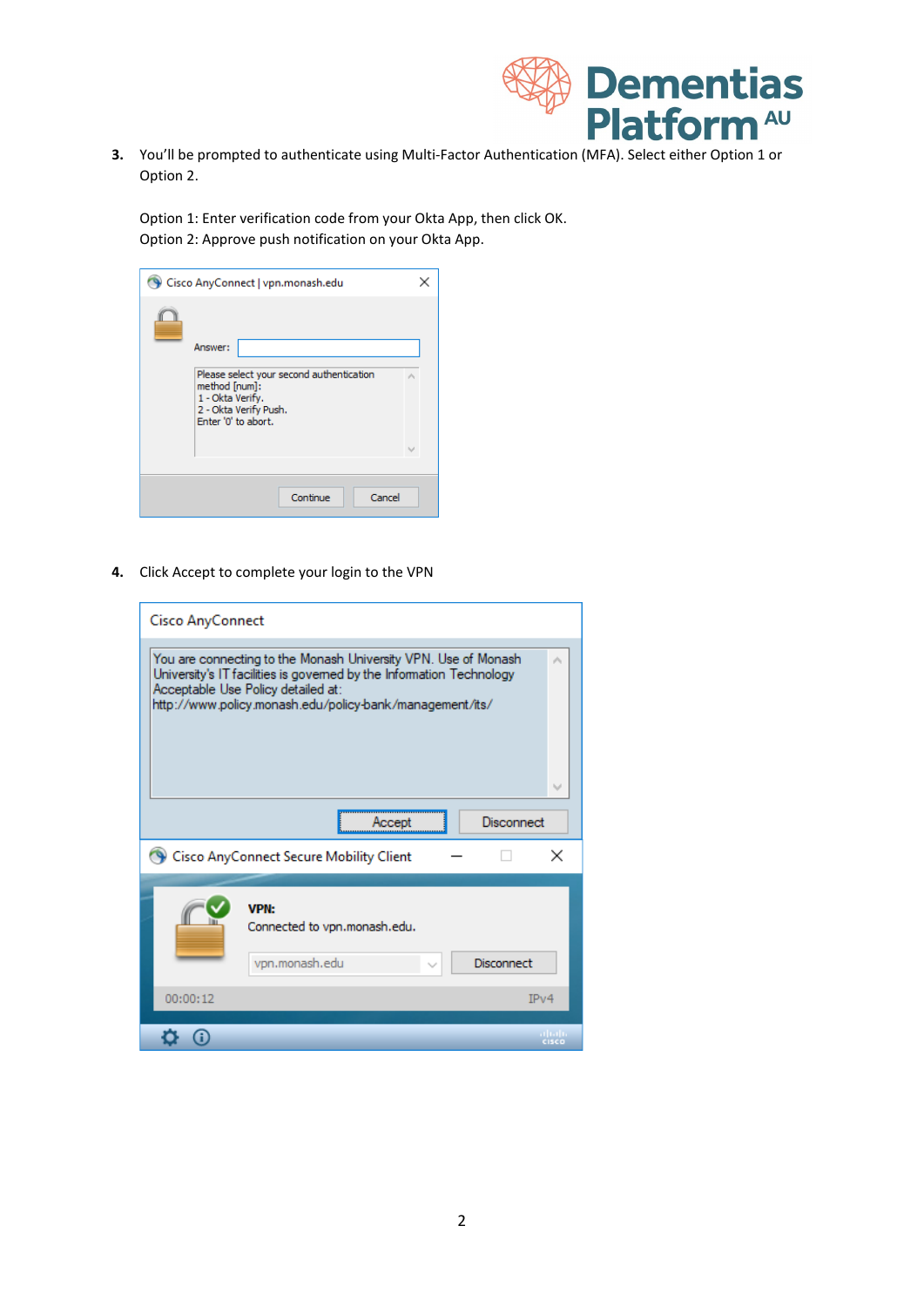

- **5.** Open a web browser (e.g Chrome, Microsoft Edge, Safari) and go to the Portal: <https://serp-web.erc.monash.edu/>
- **6.** Enter your assigned username and password when prompted
- **7.** When the user portal displays, you will see your available project listed and three options:

| - Launch Platform<br>- File Out Requests<br>- File In Requests |                           |                                                                             |
|----------------------------------------------------------------|---------------------------|-----------------------------------------------------------------------------|
| MONASH<br>Jniversity                                           |                           | <b>A</b> ext-rorychen $\mathbf{\mathbf{\mathsf{C}}}\triangleright$ Sign Out |
| <b>Connect to the Research Platform</b>                        |                           |                                                                             |
| <b>C</b> Launch Platform<br><b>&amp;</b> File Out Requests     | <b>a</b> File In Requests |                                                                             |

#### **B. Launch Platform**

- **1.** Within the user portal, click Launch Platform
- **2.** Enter your assigned username and password when prompted.

|              | <b>SIGN IN</b> |
|--------------|----------------|
| ext-rorychen |                |
|              |                |
|              |                |
|              | <b>SIGN IN</b> |
|              |                |

**3.** A pool of available Virtual Machines will be listed.

Click Connect on any available machine to start the remote connection

| Show:                |  |
|----------------------|--|
| <b>All Resources</b> |  |
|                      |  |

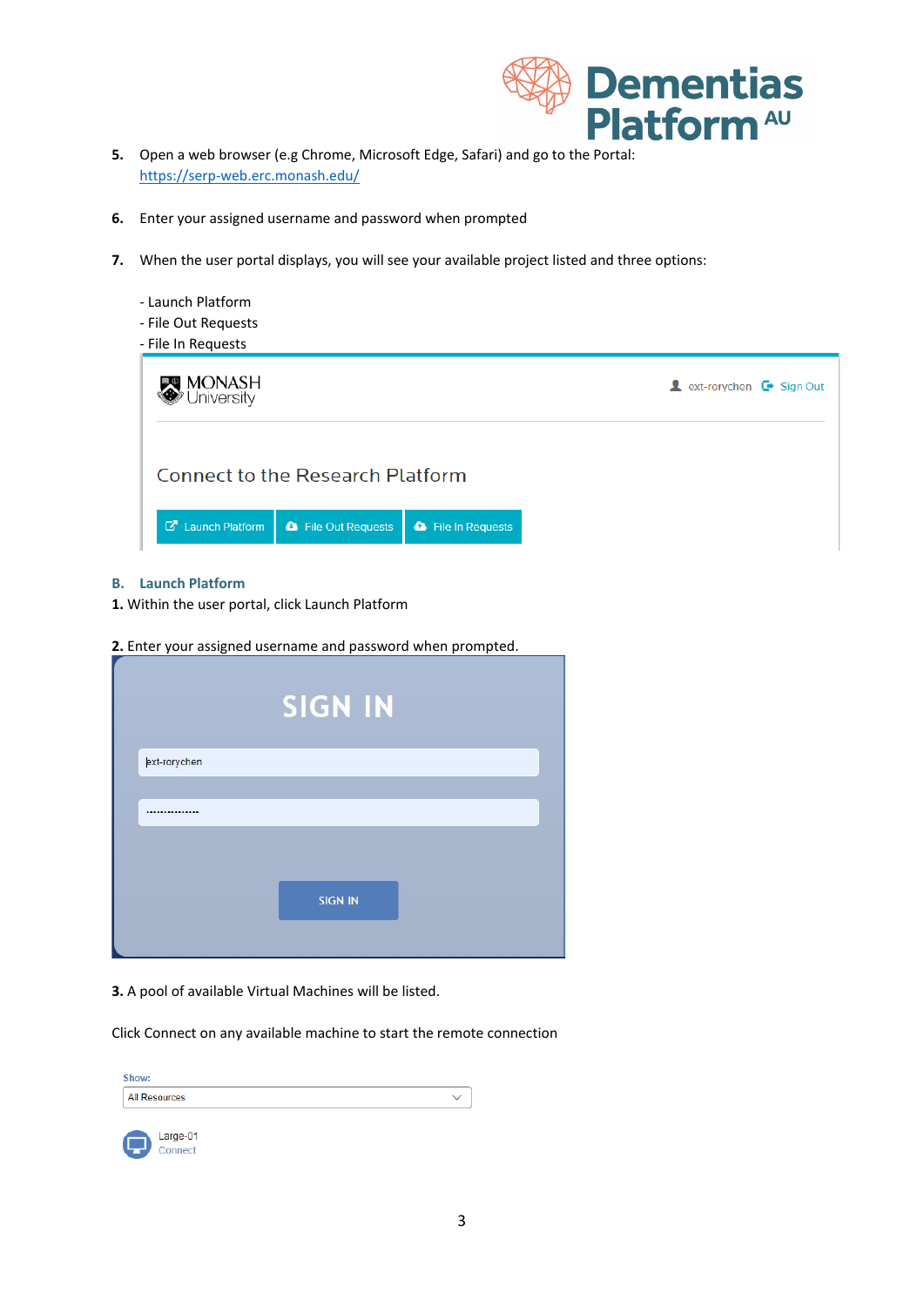

#### **4.** Click OK



**5.** Congratulations, you are now logged in!

Upon first time logging in, it may take a minute to load your personal desktop and then the available tools icons will appear.

To sign-out of the environment, click the 'Windows' button on the lower left of the screen. This will load a menu screen, click on your name in top right corner of screen and click 'sign-out'.



#### **Restrictions**

- No internet access is available within the DPAU Analysis environment
- Application installation is disabled.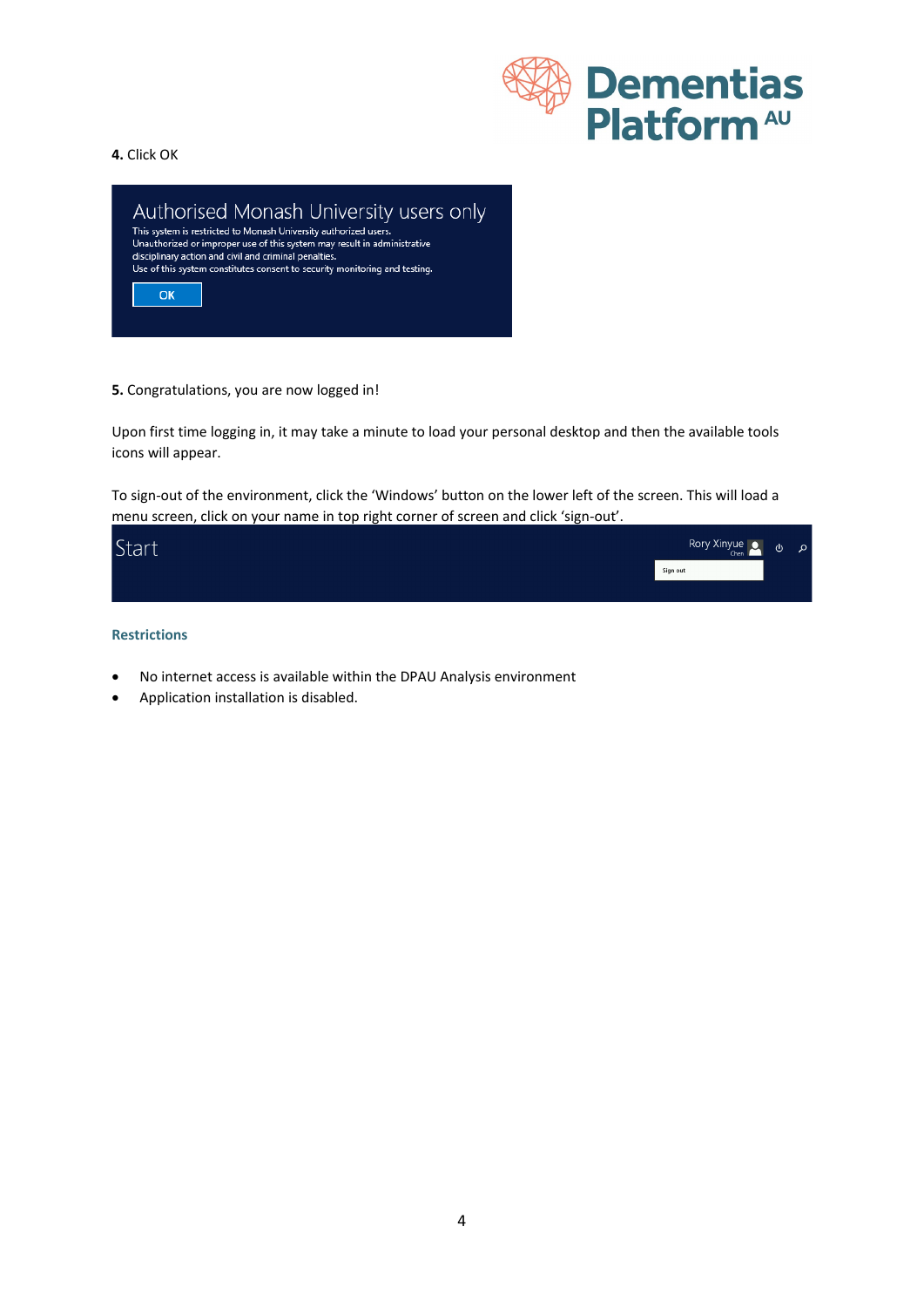

# **Available Applications**

Applications are delivered dynamically and are assigned to the user upon login.

Currently, the following applications are delivered dynamically:

- SPSS
- STATA
- SAS
- R
- R Studio
- Notepad++
- Python
- DBeaver
- Microsoft Office applications

Additional applications can be installed upon request, fees may apply. It is preferred such request being raised when submitting your Data Access Application. To request additional applications to be installed within the DPAU Analysis Environment, email [dpau@unsw.edu.au.](mailto:dpau@unsw.edu.au)

The email should include the following:

*Subject line: Application Installation Request – Project ID Content must include: Project ID and name; Your full name; List of application(s) you would require for installation.*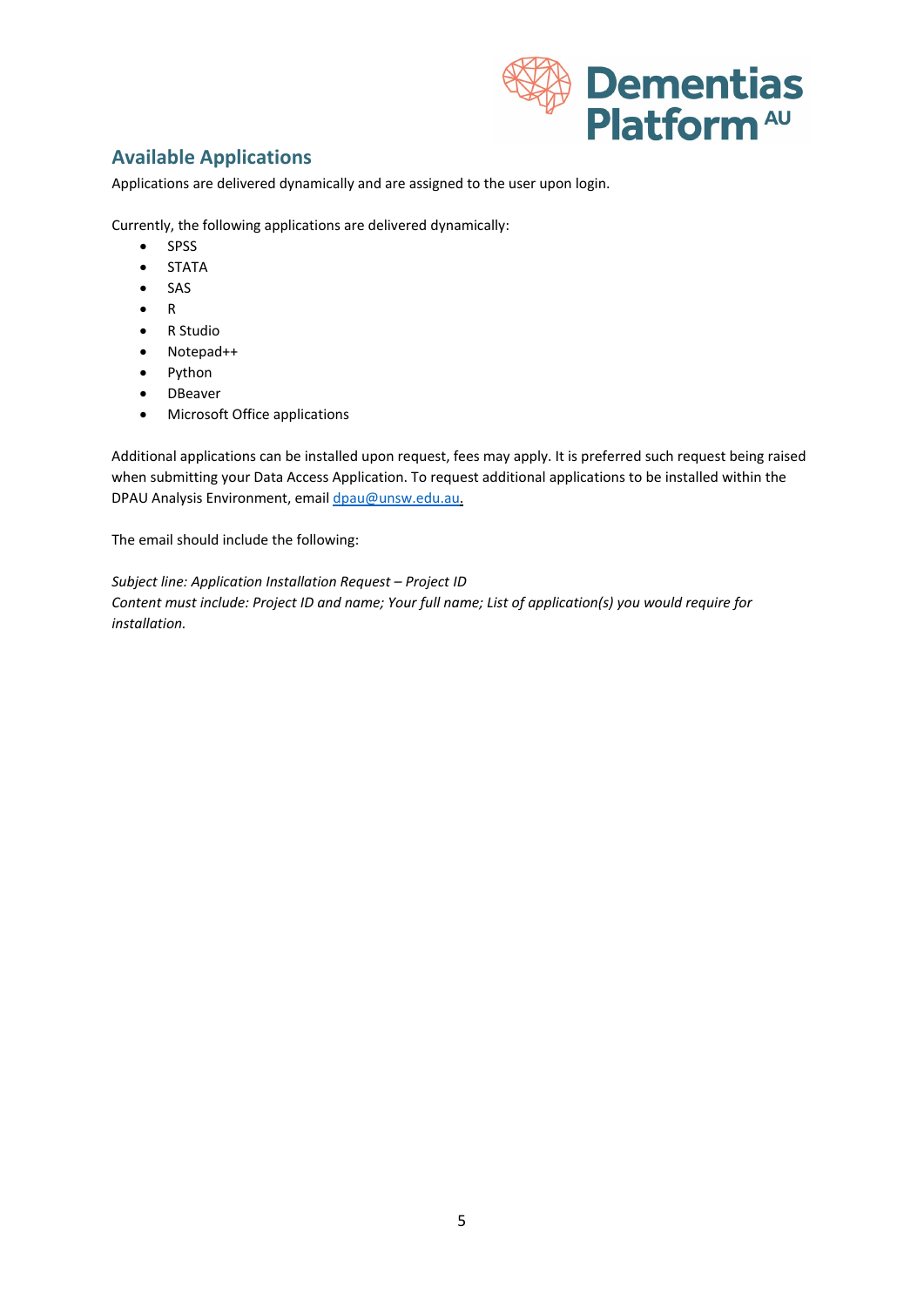

## **File In Requests**

\*All access to DPAU Analysis Environment is only available via VPN, for detailed log-in instructions, see [here.](https://dementiasplatform.com.au/sites/default/files/documents/1_Logging_in_to_DPAU_Analysis_Environment.pdf)

- **1.** To import a file in to the DPAU Analysis Environment, go to the Portal at [https://serp-web.erc.monash.edu/.](https://serp-web.erc.monash.edu/)
- **2.** Once you have accessed the portal, click 'File In Requests' icon as show below.

| M <b>ONASH</b><br>/ <sup>9</sup> University |                                         | <b>A</b> ext-rorychen $\mathbf{\mathsf{C}}$ Sign Out |  |
|---------------------------------------------|-----------------------------------------|------------------------------------------------------|--|
|                                             | <b>Connect to the Research Platform</b> |                                                      |  |
| <b>C</b> Launch Platform                    | <b>&amp;</b> File Out Requests          | <b>a</b> File In Requests                            |  |

**3.** You can now drag and drop your file in requests into the Files area. Select your project from the 'Documentation' drop-down menu. Click 'Upload Files' when finished. Files will be automatically approved.

| File Uploads Will Be Automatically Approved |  |  |
|---------------------------------------------|--|--|
|                                             |  |  |

The file name MUST be less than 200 characters

# **Request Files In**

| 16 <sub>b</sub>      | 16 <sub>b</sub> |  |  |
|----------------------|-----------------|--|--|
| <b>TEST FILE.bxt</b> | TEST FILE 2.t.  |  |  |
|                      |                 |  |  |
|                      |                 |  |  |
| Remove file          | Remove file     |  |  |
|                      |                 |  |  |
|                      |                 |  |  |

#### **Documentation**

| test_dpau_p001 - Rory Testing 1 |  |
|---------------------------------|--|
| Select Project                  |  |

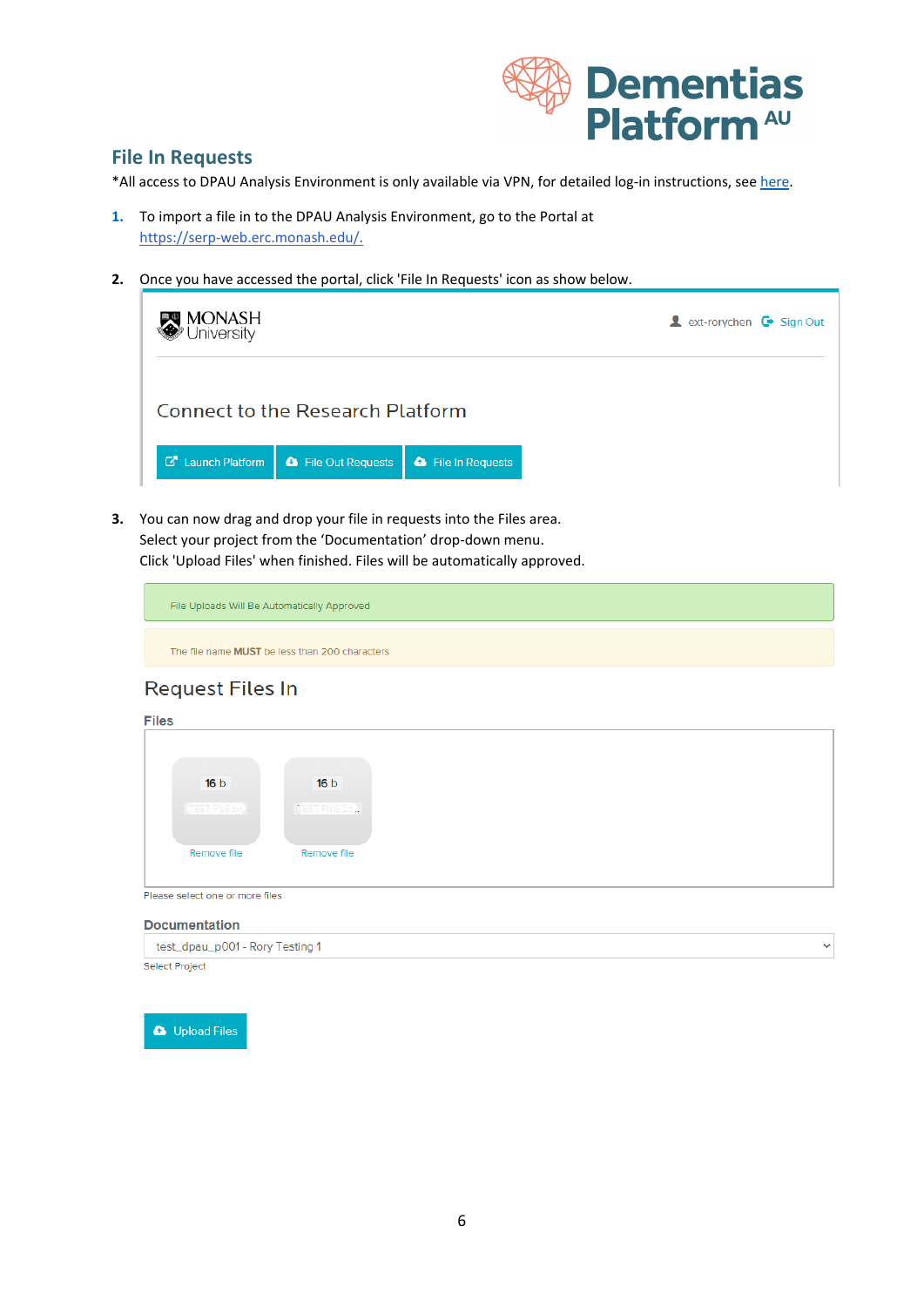

**4.** To retrieve your file from within the DPAU Analysis Environment, click Launch Platform and connect to an available Virtual Machine.



<https://serp-web.erc.monash.edu/> use your preferred browser.



You will be prompted for your log in details, please use your assigned username and password.

| Sign in  | https://serp-web.erc.monash.edu |
|----------|---------------------------------|
| Username | ext-rorychen                    |
| Password |                                 |
|          | Sign in<br>Cancel               |

- **6.** When the portal displays, you will see three options:
	- Request File(s) Out
	- My Pending Out Requests
	- Retrieve File(s) In



Click 'Retrieve File(s) In'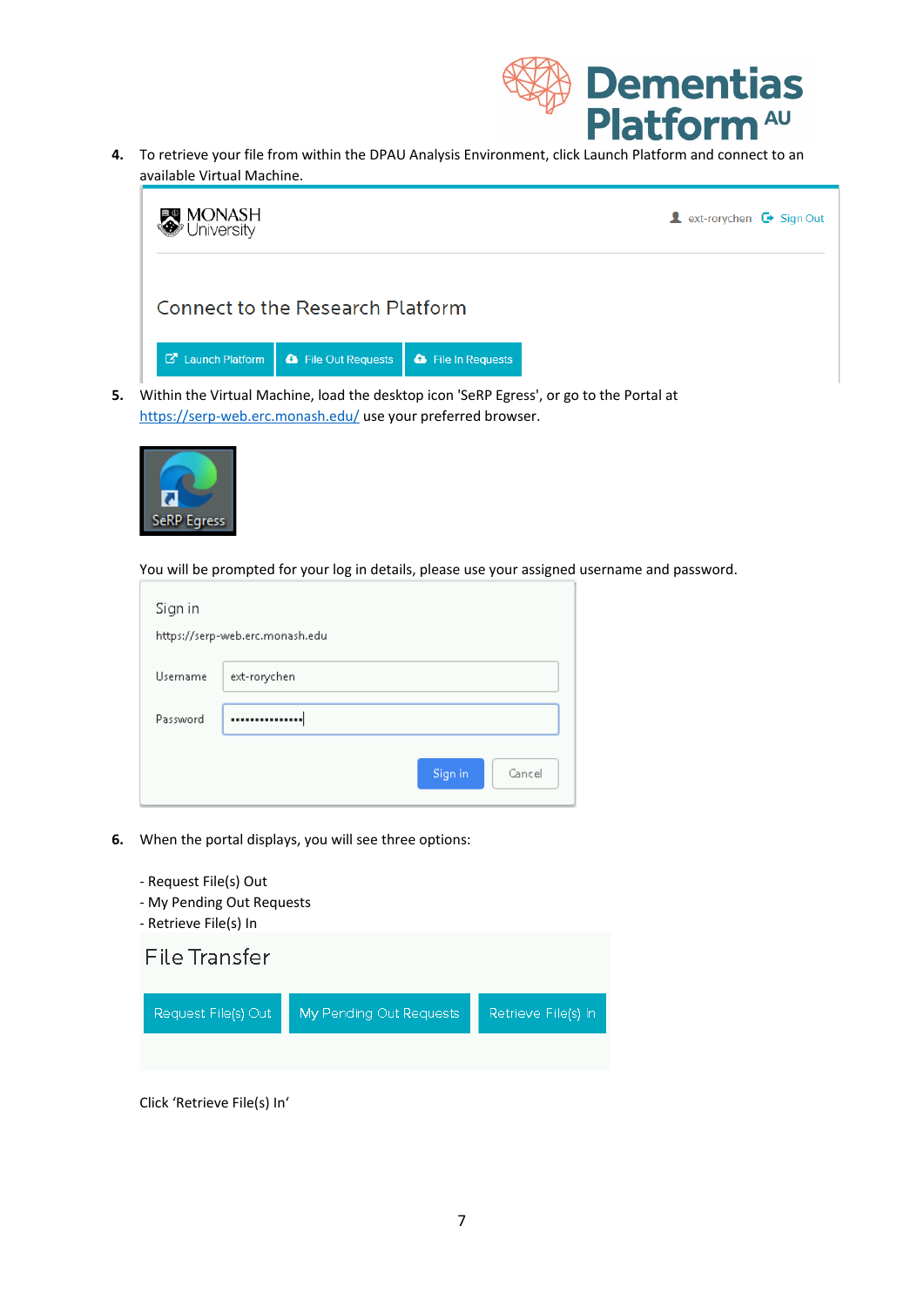

**7.** A list will display of all available file uploads. Select the 'eye' icon to view your file.

| My File Uploads |                                 |               |                          |               |  |
|-----------------|---------------------------------|---------------|--------------------------|---------------|--|
| Posted          | Project                         | <b>Files</b>  | <b>ApplicationStatus</b> | View          |  |
| 24/05/21 14:19  | test_dpau_p001 - Rory Testing 1 | 3 (170.2 KB)  | Approved                 | $\circledast$ |  |
| 24/05/21 13:47  | test_dpau_p001 - Rory Testing 1 | 2 (3 MB)      | Approved                 | ◉             |  |
| 05/05/21 16:25  | test_dpau_p001                  | 1 (325 Bytes) | Approved                 | ◉             |  |
| 05/05/21 16:23  | test_dpau_p001                  | 5 (11.5 MB)   | Approved                 | ◉             |  |

**8.** Click the download icon to download your file within the DPAU Analysis Environment.

| My File Uploads                               |             |               |                               |  |  |
|-----------------------------------------------|-------------|---------------|-------------------------------|--|--|
| 19/03/19 16:28 by MONASH\mish0006<br>Uploaded |             |               |                               |  |  |
| File                                          | <b>Size</b> | <b>Status</b> | Download                      |  |  |
| testing_file_in2.bd                           | 21 Bytes    | ◆ Approved    | ÷.                            |  |  |
|                                               |             |               |                               |  |  |
|                                               |             |               | La Download all as a ZIP file |  |  |

Congratulations. Your file has now been imported in to the DPAU Analysis Environment and will be available on the U Drive.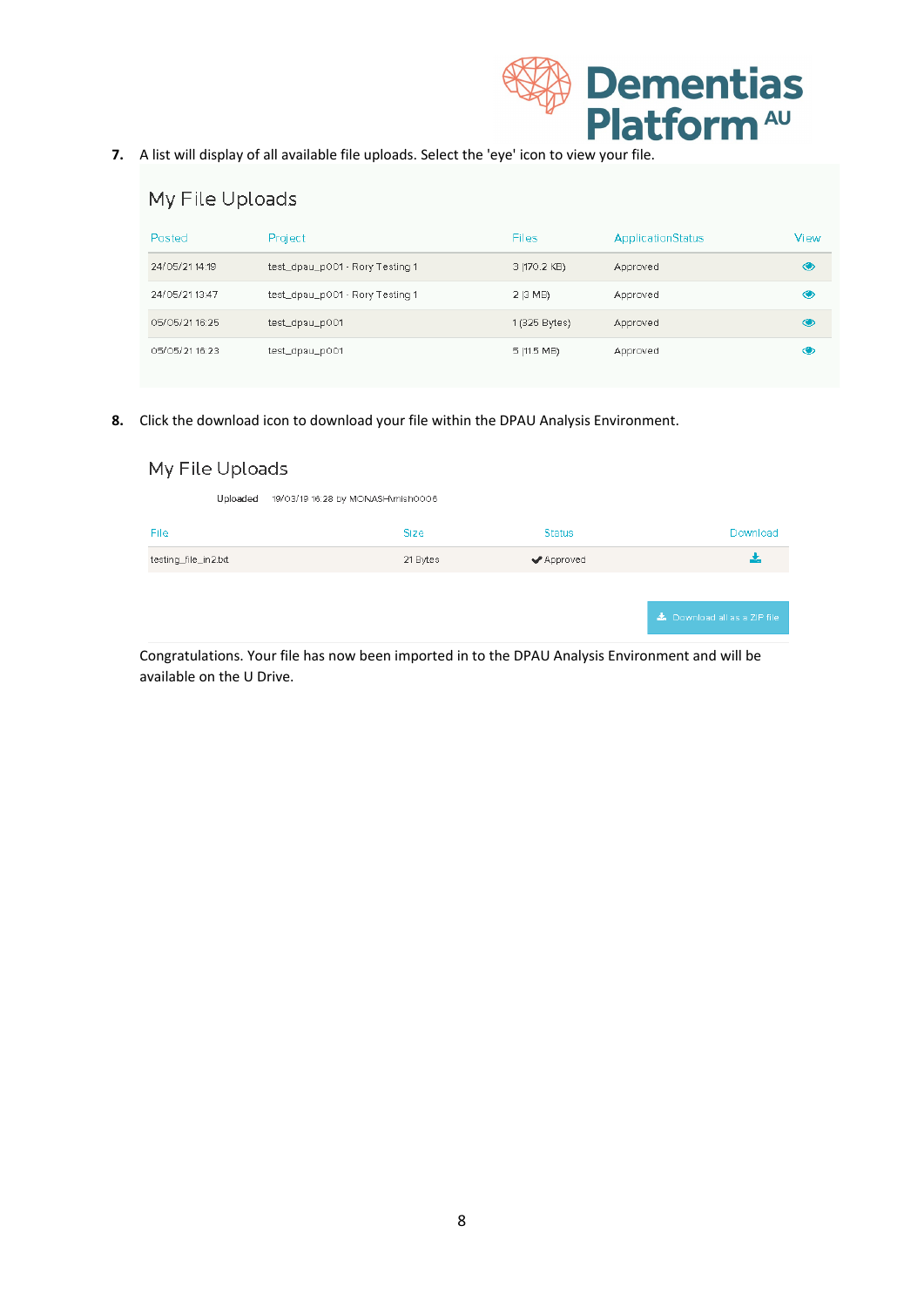

## **File Out Requests**

\*For details of accessing DPAU Analysis Environment, see [here.](https://dementiasplatform.com.au/sites/default/files/documents/1_Logging_in_to_DPAU_Analysis_Environment.pdf)

**1.** File Out requests are submitted from within the DPAU Analysis Environment Virtual Machine, using the *SeRP Egress* desktop shortcut, or go to the Portal at<https://serp-web.erc.monash.edu/> use your preferred browser.



You will be prompted for your log in details again, please use your assigned username and password.

| Sign in  | https://serp-web.erc.monash.edu |
|----------|---------------------------------|
| Username | ext-rorychen                    |
| Password |                                 |
|          | Sign in<br>Cancel               |

- **2.** When the portal displays, you will see three options:
	- Request File(s) Out
	- My Pending Out Requests
	- Retrieve File(s) In



Click 'Request File(s) Out'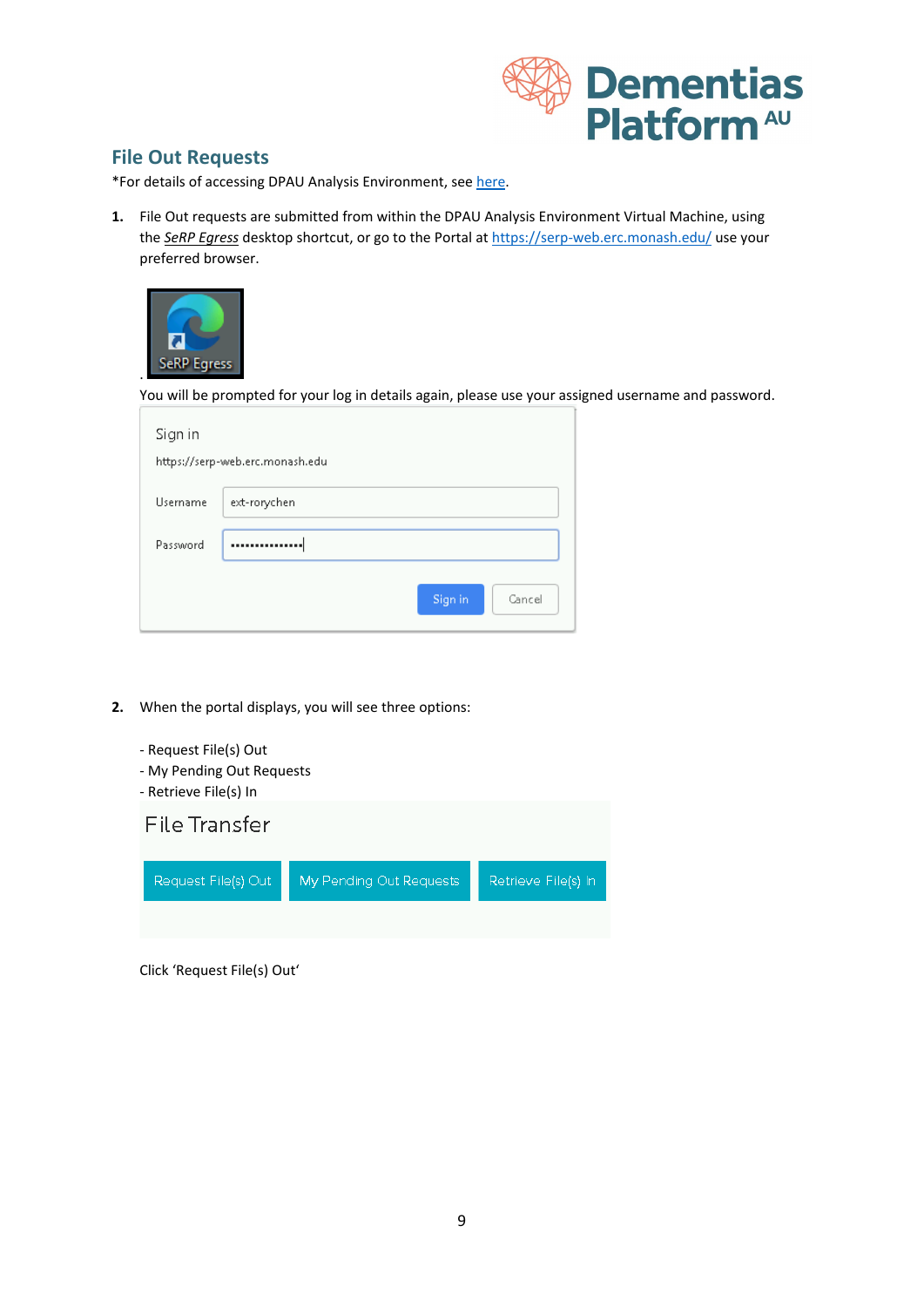

 $\bar{\mathbf{v}}$ 

**3.** Drop your file(s) into the relevant area and fill and complete the form questions. Then click Send Request.





--- Select Project ---

Documentation is included within the files

File(s) description

I certify that these outputs comply with the Monash Data Access Agreement, and that I have provided all the required information.

File requests are reviewed by the Monash Senior Data Scientists. Please allow two working days for the review.



**5.** Please allow two working days for the review process. When the review has been completed, you will be sent another email notification containing instructions on how to retrieve the file(s).

If you have not received an email with instructions on how to retrieve your files, please contact DPAU at [dpau@unsw.edu.au.](mailto:dpau@unsw.edu.au)

The email should include the following:

*Subject line: File Out Requests – Project ID Content must include: Project ID and name; Your full name; Date you submitted the request*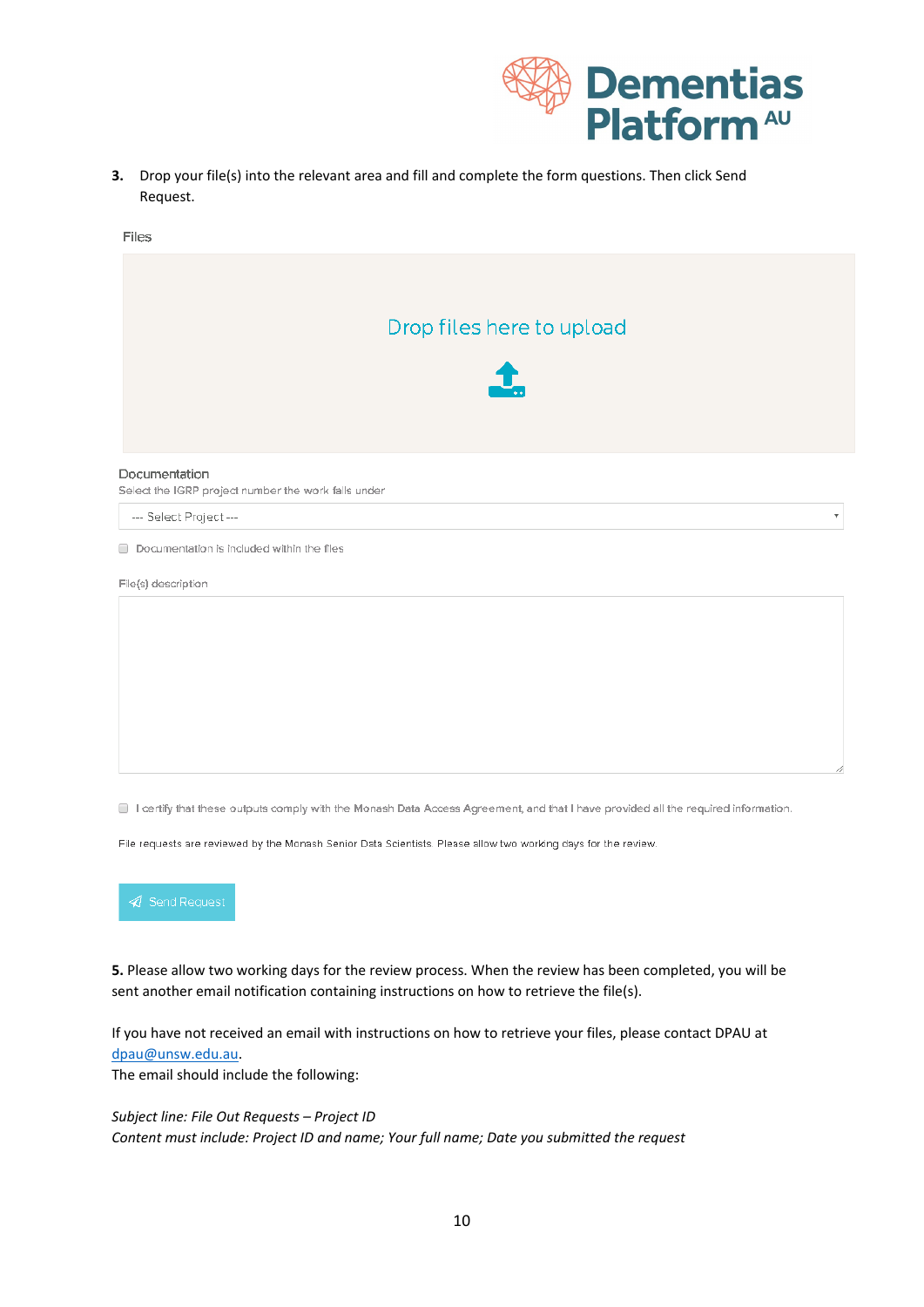

Download

医

**The following steps are to be completed once your File Out Request has been approved for retrieval from the DPAU Analysis Environment.**

**6.** To export approved file(s) from the DPAU Analysis Environment, go to the Portal at <https://serp-web.erc.monash.edu/> (do not select launch platform).

#### **7.** Select File Out Requests

| MONASH<br><b>Jniversity</b>                                                             | <b>A</b> ext-rorychen $\mathbf{\Theta}$ Sign Out |  |  |  |  |  |
|-----------------------------------------------------------------------------------------|--------------------------------------------------|--|--|--|--|--|
| Connect to the Research Platform                                                        |                                                  |  |  |  |  |  |
| <b>C</b> Launch Platform<br><b>&amp;</b> File Out Requests<br><b>a</b> File In Requests |                                                  |  |  |  |  |  |

**8.** A list of previous File Out requests will be displayed. Click the 'eye' icon to view your approved file.

| <b>MONASH</b><br>University |  | <b>A</b> ext-rorychen $\mathbb{G}$ Sign Out |  |  |  |
|-----------------------------|--|---------------------------------------------|--|--|--|
|-----------------------------|--|---------------------------------------------|--|--|--|

## My File Out Requests

| <b>Pending Requests</b>   |                                 |               |                          |                |                |
|---------------------------|---------------------------------|---------------|--------------------------|----------------|----------------|
| Posted                    | Project                         | <b>Files</b>  | <b>ApplicationStatus</b> |                | View           |
| 10/05/21 12:57            | test_dpau_p003                  | 1(5.6 KB)     | Pendina                  |                | $\bullet$      |
| <b>Completed Requests</b> |                                 |               |                          |                |                |
| Posted                    | Project                         | Files         | ApplicationStatus        | Approved       | View           |
| 10/05/21 12:57            | test_dpau_p002                  | 1 (325 Bytes) | Approved                 | 10/05/21 13:05 | $\circledcirc$ |
| 10/05/21 12:56            | test_dpau_p001 - Rory Testing 1 | 1(2.7 KB)     | Approved                 | 10/05/21 13:04 | $\bullet$      |

**9.** Click the download icon to download your approved file. The file will now be saved to your local computer.

| My File Out Request            |  |
|--------------------------------|--|
| <b>Request Status</b> Approved |  |

fileout\_test1.txt

|              | Posted 20/03/19 14:27 by MONASH\mish0006<br>Reviewed 20/03/19 14:31 by jrevote |             |               |
|--------------|--------------------------------------------------------------------------------|-------------|---------------|
| <b>Files</b> |                                                                                |             |               |
| File         |                                                                                | <b>Size</b> | <b>Status</b> |

21 Bytes

 $\blacktriangledown$  Approved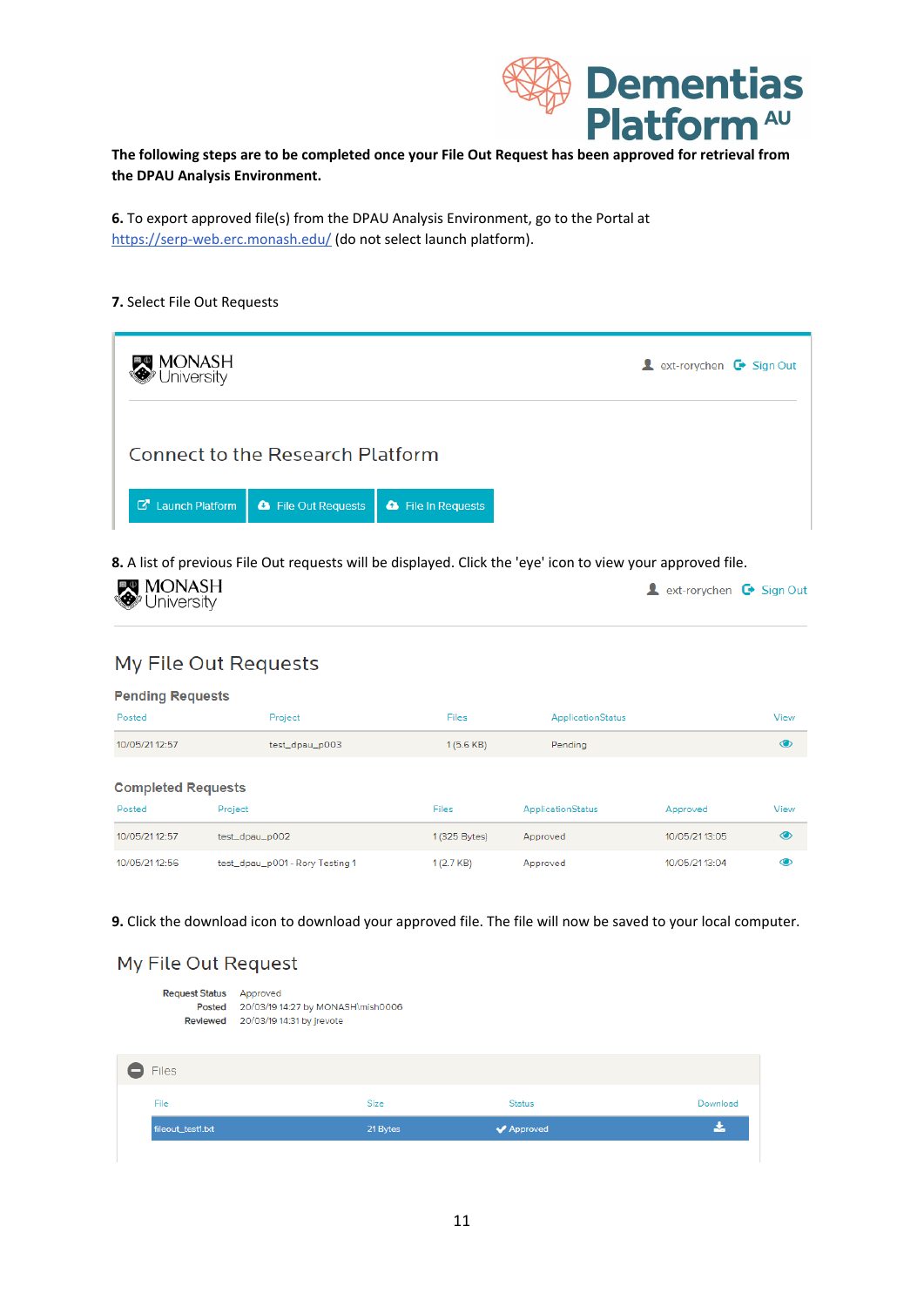

## **Accessing Project Folders**

\*For details of accessing DPAU Analysis Environment, see [here.](https://dementiasplatform.com.au/sites/default/files/documents/1_Logging_in_to_DPAU_Analysis_Environment.pdf)

**1.** To access your project folders, you must be logged in to the DPAU Analysis Environment.

Click on the 'File Explorer' icon in the bottom left of screen.



**2.** The project folder is available on the P: drive with folder name as your Project ID. All approved data will be contained in your project folder.

**Please note:** It is important that you do not use the virtual machine desktop folders or desktop for storing data or documents, as there is no guarantee that the next time you log in, the same virtual connection portal will be available to you.

#### **Please use/store your data in U: drive (user drive) or P: drive (project drive).**

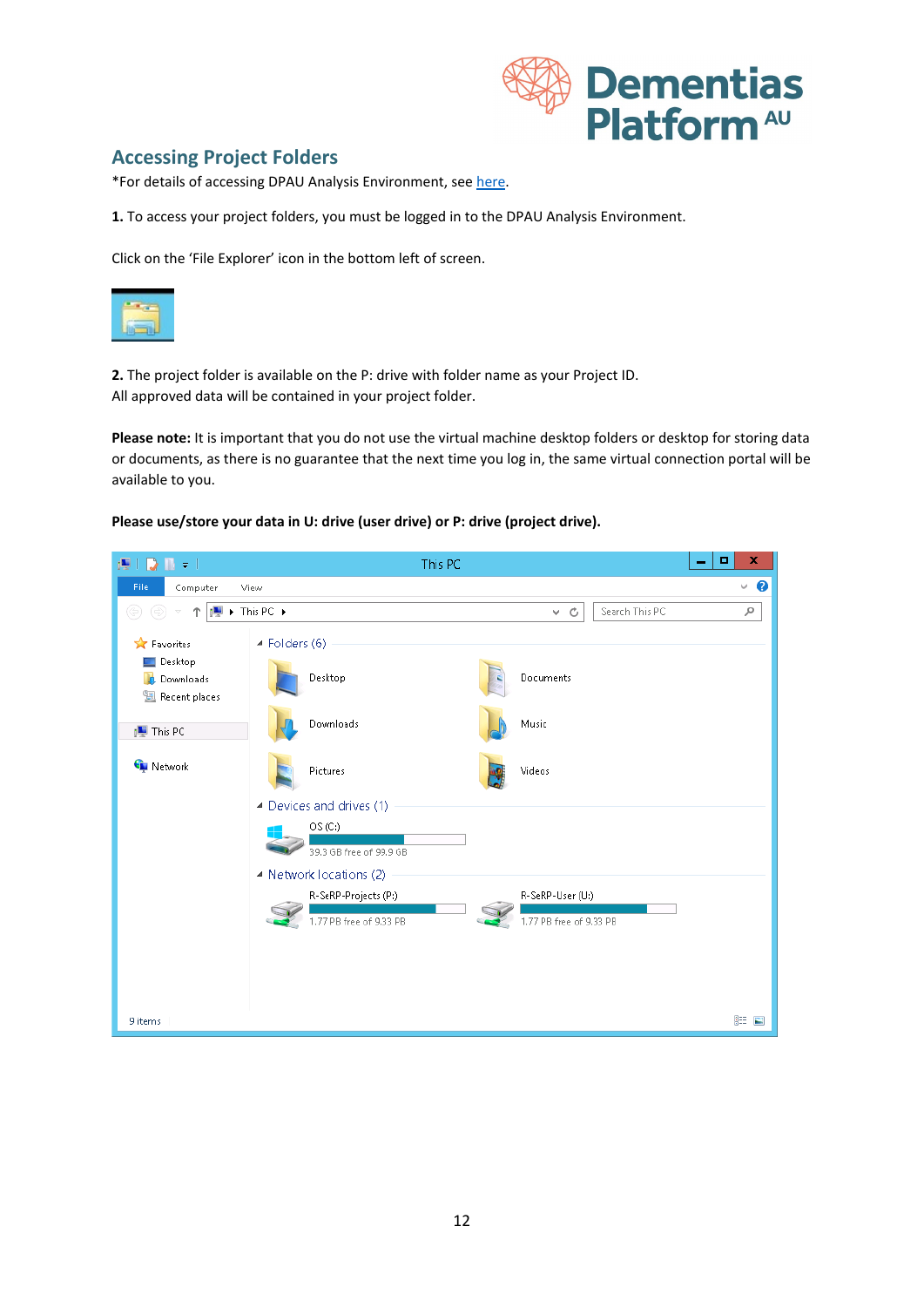

# **Packages for STATA / R / Python**

Packages for STATA, R or Python can be installed upon request. Common packages would already be available. It is preferred such request being raised when submitting your Data Access Application. To request additional applications to be installed within the DPAU Analysis Environment, email [safehavens@monash.edu.](mailto:safehaven@monash.edu)

Please see the details of package[s here.](https://www.dementiasplatform.com.au/sites/default/files/documents/6_Packages_for_STATA_R_Python.pdf)

The email should include the following:

*Subject line: DPAU package installation for STATA/R/Python Content must include: Project ID and name; Your full name; Your DPAU Username; List of package(s) and application you would require for installation.*